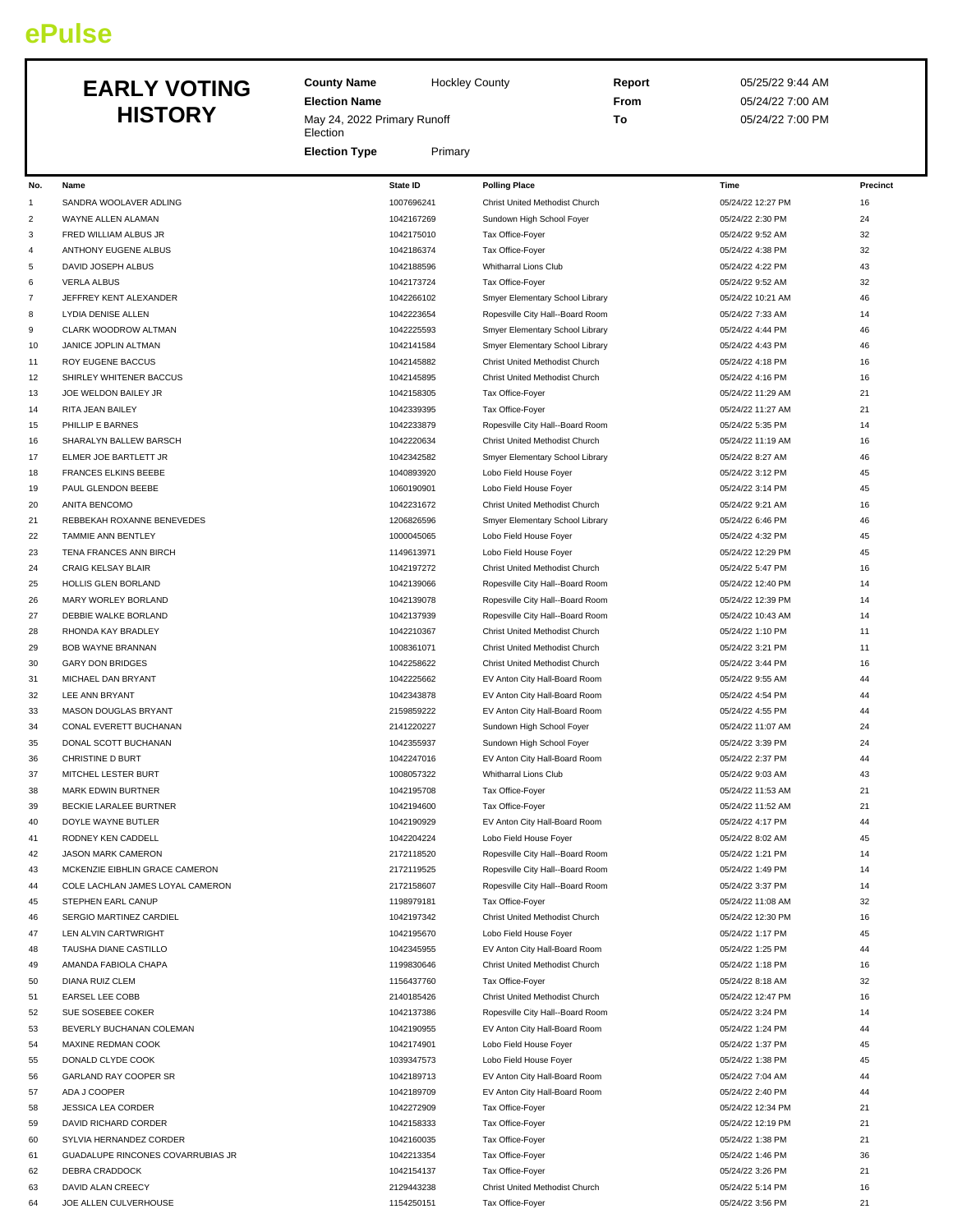| 65         | MEGAN MICHELLE DAMRELL                                   |
|------------|----------------------------------------------------------|
| 66         | DEBRA ELLEN DAMRELL                                      |
| 67         | JOHN MICHAEL DAMRELL                                     |
| 68         | <b>TERRY WAYNE DANIEL</b>                                |
| 69         | MARY BELL DANIEL                                         |
| 70         | <b>GENE WALLACE DARR</b>                                 |
| 71<br>72   | <b>LEANNAH DARR</b><br>KERRI BUCHANAN DAVIS              |
| 73         | PEGGY MARIE DAVIS                                        |
| 74         | APRIL MICHELLE DELACRUZ                                  |
| 75         | MICHAEL JOE DELACRUZ                                     |
| 76         | <b>JERI ANN DEWBRE</b>                                   |
| 77         | MARLAND DANE DEWBRE                                      |
| 78         | <b>JIM BOB DICKEY</b>                                    |
| 79         | KATHERINE DIANE DICKEY                                   |
| 80         | SELENA FOWLER DIRICKSON                                  |
| 81         | <b>BRUCE ADRIAN DIRICKSON</b><br>JASON ANTONE DOBROVOLNY |
| 82<br>83   | CHELSEY DNEA DOBROVOLNY                                  |
| 84         | DOROTHY LANELL DOUGLAS                                   |
| 85         | <b>SHARON DOWNS</b>                                      |
| 86         | <b>WALTON KEITH DOWNS</b>                                |
| 87         | JOHN DAVID DUKATNIK                                      |
| 88         | <b>BRENDA KAY DUNLAP</b>                                 |
| 89         | ROBERT PATRICK DUNLAP                                    |
| 90         | DAVID MICHAEL DUNN                                       |
| 91         | <b>GINGER LYNN DUNN</b>                                  |
| 92         | MICHAEL LYNN DURRETT                                     |
| 93<br>94   | KAREN ROSE DURRETT<br><b>JANICE FAUBUS DYKES</b>         |
| 95         | CHRISTOPHER REED EDENS                                   |
| 96         | DEETTE JOHNELLE EDENS                                    |
| 97         | JOE DON ELAM                                             |
| 98         | <b>MARY RANKIN ELLIOTT</b>                               |
| 99         | DANNY J ENGLEDOW                                         |
| 100        | MARY DEAN ENGLEDOW                                       |
| 101        | DONALD GLEN EPPARD                                       |
| 102        | DEBORAH RAY EPPARD                                       |
| 103        | BETTY COLE EUBANKS<br><b>WILLIAM CARROLL EUBANKS</b>     |
| 104<br>105 | EDWINA KAY FALKENBURY                                    |
| 106        | LYNDA HESTER FARABEE                                     |
| 107        | <b>SCOTT FLETCHER</b>                                    |
| 108        | TAMIE LEIGH FORD                                         |
| 109        | TONY DALE FORD                                           |
| 110        | ABBIE LYNNE FOSTER                                       |
| 111        | NATHAN MARK FOSTER                                       |
| 112        | BARBARA GEORGE FRENCH                                    |
| 113        | <b>BRETT LEE FRYAR</b>                                   |
| 114<br>115 | RHONDA KELTON GARDNER<br><b>RANDY GARZA</b>              |
| 116        | <b>GRISELDA MICHELL GARZA</b>                            |
| 117        | DAVID MICHAEL GARZA                                      |
| 118        | <b>BILLY JOE GILSON</b>                                  |
| 119        | JERRY DON GLEASON                                        |
| 120        | MARGARET MABRY GLEASON                                   |
| 121        | VALDE GONZALES JR                                        |
| 122        | JOY GOODMAN                                              |
| 123        | DONNALEE GRAVES                                          |
| 124<br>125 | <b>BENNY CECIL GRAY</b><br><b>JUDY KA GRAY</b>           |
| 126        | KIRBY JOE GRESHAM                                        |
| 127        | JAN MULKEY GRESHAM                                       |
| 128        | <b>EMILIE SUE GRIFFITH</b>                               |
| 129        | KENNETH ELDRIDGE GUERNSEY                                |
| 130        | <b>DEBORA KAY HALE</b>                                   |
| 131        | LARRY DALE HALE                                          |
| 132        | BRIAN WESLEY HARALSON                                    |
| 133        | JONI CAROLYN HARRIS                                      |
| 134<br>135 | <b>VICKIE LYNN HARRISON</b><br>MICHAEL DON HARRISON      |
| 136        | BESSIE ANN HATTER                                        |
| 107        | DODDIE IEAN UEMPDEE                                      |

| No. | Name                          | State ID   | <b>Polling Place</b>             | Time              | Precinct |
|-----|-------------------------------|------------|----------------------------------|-------------------|----------|
| 65  | MEGAN MICHELLE DAMRELL        | 1042268585 | Christ United Methodist Church   | 05/24/22 2:59 PM  | 16       |
| 66  | DEBRA ELLEN DAMRELL           | 1042226345 | Whitharral Lions Club            | 05/24/22 12:47 PM | 43       |
| 67  | JOHN MICHAEL DAMRELL          | 1042226350 | Whitharral Lions Club            | 05/24/22 6:05 PM  | 43       |
| 68  | TERRY WAYNE DANIEL            | 1042196247 | Lobo Field House Foyer           | 05/24/22 4:36 PM  | 45       |
| 69  | MARY BELL DANIEL              | 1042196234 | Lobo Field House Foyer           | 05/24/22 4:35 PM  | 45       |
| 70  | <b>GENE WALLACE DARR</b>      | 1042143771 | Lobo Field House Foyer           | 05/24/22 11:21 AM | 45       |
| 71  |                               | 1042143841 | Lobo Field House Foyer           | 05/24/22 11:19 AM | 45       |
|     | LEANNAH DARR                  |            |                                  |                   |          |
| 72  | KERRI BUCHANAN DAVIS          | 1042220929 | EV Anton City Hall-Board Room    | 05/24/22 4:50 PM  | 44       |
| 73  | PEGGY MARIE DAVIS             | 1042191202 | EV Anton City Hall-Board Room    | 05/24/22 4:36 PM  | 44       |
| 74  | APRIL MICHELLE DELACRUZ       | 1138800828 | Whitharral Lions Club            | 05/24/22 6:24 PM  | 43       |
| 75  | MICHAEL JOE DELACRUZ          | 1042271114 | Whitharral Lions Club            | 05/24/22 6:14 PM  | 43       |
| 76  | JERI ANN DEWBRE               | 1042227229 | Christ United Methodist Church   | 05/24/22 4:20 PM  | 16       |
| 77  | MARLAND DANE DEWBRE           | 1042227238 | Christ United Methodist Church   | 05/24/22 4:21 PM  | 16       |
| 78  | <b>JIM BOB DICKEY</b>         | 1042306783 | EV Anton City Hall-Board Room    | 05/24/22 3:08 PM  | 44       |
| 79  | KATHERINE DIANE DICKEY        | 1042225564 | EV Anton City Hall-Board Room    | 05/24/22 4:07 PM  | 44       |
| 80  | SELENA FOWLER DIRICKSON       | 1042186609 | Whitharral Lions Club            | 05/24/22 6:17 PM  | 43       |
| 81  | <b>BRUCE ADRIAN DIRICKSON</b> | 1042186887 | Whitharral Lions Club            | 05/24/22 6:18 PM  | 43       |
| 82  | JASON ANTONE DOBROVOLNY       | 1042237472 | Whitharral Lions Club            | 05/24/22 9:17 AM  | 43       |
| 83  | CHELSEY DNEA DOBROVOLNY       | 1042228144 | Whitharral Lions Club            | 05/24/22 4:27 PM  | 43       |
| 84  | DOROTHY LANELL DOUGLAS        | 1042173674 | Tax Office-Foyer                 | 05/24/22 11:08 AM | 33       |
| 85  | <b>SHARON DOWNS</b>           | 1042196043 | Lobo Field House Foyer           | 05/24/22 12:21 PM | 45       |
| 86  | <b>WALTON KEITH DOWNS</b>     | 1042196397 | Lobo Field House Foyer           | 05/24/22 12:22 PM | 45       |
|     |                               |            | Whitharral Lions Club            |                   | 43       |
| 87  | JOHN DAVID DUKATNIK           | 1042186498 |                                  | 05/24/22 9:00 AM  |          |
| 88  | <b>BRENDA KAY DUNLAP</b>      | 1042349101 | Tax Office-Foyer                 | 05/24/22 6:53 PM  | 32       |
| 89  | ROBERT PATRICK DUNLAP         | 1042176872 | Tax Office-Foyer                 | 05/24/22 6:52 PM  | 32       |
| 90  | <b>DAVID MICHAEL DUNN</b>     | 1042195689 | Tax Office-Foyer                 | 05/24/22 3:04 PM  | 21       |
| 91  | <b>GINGER LYNN DUNN</b>       | 1042154493 | Tax Office-Foyer                 | 05/24/22 3:03 PM  | 21       |
| 92  | MICHAEL LYNN DURRETT          | 1042187516 | Whitharral Lions Club            | 05/24/22 4:45 PM  | 43       |
| 93  | KAREN ROSE DURRETT            | 1042245621 | Whitharral Lions Club            | 05/24/22 4:46 PM  | 43       |
| 94  | <b>JANICE FAUBUS DYKES</b>    | 1042206660 | Smyer Elementary School Library  | 05/24/22 12:22 PM | 46       |
| 95  | CHRISTOPHER REED EDENS        | 1042229113 | Christ United Methodist Church   | 05/24/22 9:41 AM  | 16       |
| 96  | DEETTE JOHNELLE EDENS         | 1042223988 | Christ United Methodist Church   | 05/24/22 9:40 AM  | 16       |
| 97  | JOE DON ELAM                  | 1021904138 | Sundown High School Foyer        | 05/24/22 6:50 PM  | 24       |
| 98  | MARY RANKIN ELLIOTT           | 1042195474 | Tax Office-Foyer                 | 05/24/22 1:15 PM  | 21       |
| 99  | DANNY J ENGLEDOW              | 1175316994 | Tax Office-Foyer                 | 05/24/22 2:50 PM  | 32       |
| 100 | MARY DEAN ENGLEDOW            | 1175316987 | Tax Office-Foyer                 | 05/24/22 2:49 PM  | 32       |
|     | DONALD GLEN EPPARD            | 1180815552 |                                  | 05/24/22 6:10 PM  | 44       |
| 101 |                               |            | EV Anton City Hall-Board Room    |                   |          |
| 102 | DEBORAH RAY EPPARD            | 1042325693 | EV Anton City Hall-Board Room    | 05/24/22 6:08 PM  | 44       |
| 103 | BETTY COLE EUBANKS            | 1042242514 | Lobo Field House Foyer           | 05/24/22 10:34 AM | 45       |
| 104 | WILLIAM CARROLL EUBANKS       | 1042242522 | Lobo Field House Foyer           | 05/24/22 10:35 AM | 45       |
| 105 | EDWINA KAY FALKENBURY         | 1042162197 | Tax Office-Foyer                 | 05/24/22 2:01 PM  | 21       |
| 106 | LYNDA HESTER FARABEE          | 1042174815 | Tax Office-Foyer                 | 05/24/22 9:13 AM  | 32       |
| 107 | <b>SCOTT FLETCHER</b>         | 2175881914 | Whitharral Lions Club            | 05/24/22 5:14 PM  | 43       |
| 108 | <b>TAMIE LEIGH FORD</b>       | 2164663227 | Smyer Elementary School Library  | 05/24/22 1:45 PM  | 46       |
| 109 | TONY DALE FORD                | 2135515824 | Smyer Elementary School Library  | 05/24/22 1:46 PM  | 46       |
| 110 | ABBIE LYNNE FOSTER            | 1175889284 | Christ United Methodist Church   | 05/24/22 4:23 PM  | 16       |
| 111 | NATHAN MARK FOSTER            | 1165309006 | Christ United Methodist Church   | 05/24/22 9:37 AM  | 16       |
| 112 | BARBARA GEORGE FRENCH         | 1042211663 | Lobo Field House Foyer           | 05/24/22 1:59 PM  | 45       |
| 113 | BRETT LEE FRYAR               | 1009724088 | Sundown High School Foyer        | 05/24/22 4:22 PM  | 24       |
| 114 | RHONDA KELTON GARDNER         | 1042152138 | Sundown High School Foyer        | 05/24/22 11:34 AM | 24       |
| 115 | RANDY GARZA                   | 1042243951 | Tax Office-Foyer                 | 05/24/22 1:14 PM  | 21       |
| 116 | GRISELDA MICHELL GARZA        | 1042245110 | Tax Office-Foyer                 | 05/24/22 1:13 PM  | 21       |
| 117 | DAVID MICHAEL GARZA           | 2161341582 | Christ United Methodist Church   | 05/24/22 1:16 PM  | 16       |
| 118 | <b>BILLY JOE GILSON</b>       | 1042259933 | Ropesville City Hall--Board Room | 05/24/22 5:43 PM  | 14       |
|     | JERRY DON GLEASON             |            |                                  | 05/24/22 2:26 PM  | 32       |
| 119 |                               | 1042176736 | Tax Office-Foyer                 |                   |          |
| 120 | MARGARET MABRY GLEASON        | 1042176715 | Tax Office-Foyer                 | 05/24/22 2:25 PM  | 32       |
| 121 | VALDE GONZALES JR             | 1021209714 | Christ United Methodist Church   | 05/24/22 10:33 AM | 16       |
| 122 | JOY GOODMAN                   | 1042196795 | Sundown High School Foyer        | 05/24/22 4:05 PM  | 24       |
| 123 | DONNALEE GRAVES               | 1042158063 | Tax Office-Foyer                 | 05/24/22 8:06 AM  | 21       |
| 124 | <b>BENNY CECIL GRAY</b>       | 1022166502 | Whitharral Lions Club            | 05/24/22 6:06 PM  | 43       |
| 125 | JUDY KA GRAY                  | 1018975682 | Whitharral Lions Club            | 05/24/22 6:06 PM  | 43       |
| 126 | KIRBY JOE GRESHAM             | 1042194334 | Lobo Field House Foyer           | 05/24/22 4:02 PM  | 45       |
| 127 | JAN MULKEY GRESHAM            | 1042194323 | Lobo Field House Foyer           | 05/24/22 3:55 PM  | 45       |
| 128 | <b>EMILIE SUE GRIFFITH</b>    | 1015032348 | Sundown High School Foyer        | 05/24/22 4:10 PM  | 24       |
| 129 | KENNETH ELDRIDGE GUERNSEY     | 1007849707 | Christ United Methodist Church   | 05/24/22 12:28 PM | 16       |
| 130 | DEBORA KAY HALE               | 1042160982 | Tax Office-Foyer                 | 05/24/22 10:57 AM | 21       |
| 131 | LARRY DALE HALE               | 1042348497 | Tax Office-Foyer                 | 05/24/22 8:04 AM  | 21       |
| 132 | BRIAN WESLEY HARALSON         | 1022479618 | Lobo Field House Foyer           | 05/24/22 10:54 AM | 45       |
| 133 | JONI CAROLYN HARRIS           | 1042143576 | Christ United Methodist Church   | 05/24/22 1:52 PM  | 16       |
|     | <b>VICKIE LYNN HARRISON</b>   | 1034638164 | Lobo Field House Foyer           | 05/24/22 1:05 PM  | 45       |
| 134 |                               |            |                                  |                   |          |
| 135 | MICHAEL DON HARRISON          | 1042320387 | Lobo Field House Foyer           | 05/24/22 9:39 AM  | 45       |
| 136 | <b>BESSIE ANN HATTER</b>      | 1042208503 | Tax Office-Foyer                 | 05/24/22 10:04 AM | 21       |
| 137 | ROBBIE JEAN HEMBREE           | 1042332132 | Smyer Elementary School Library  | 05/24/22 4:33 PM  | 46       |
| 138 | <b>TERRY LEE HENRY</b>        | 1042144073 | Christ United Methodist Church   | 05/24/22 2:19 PM  | 16       |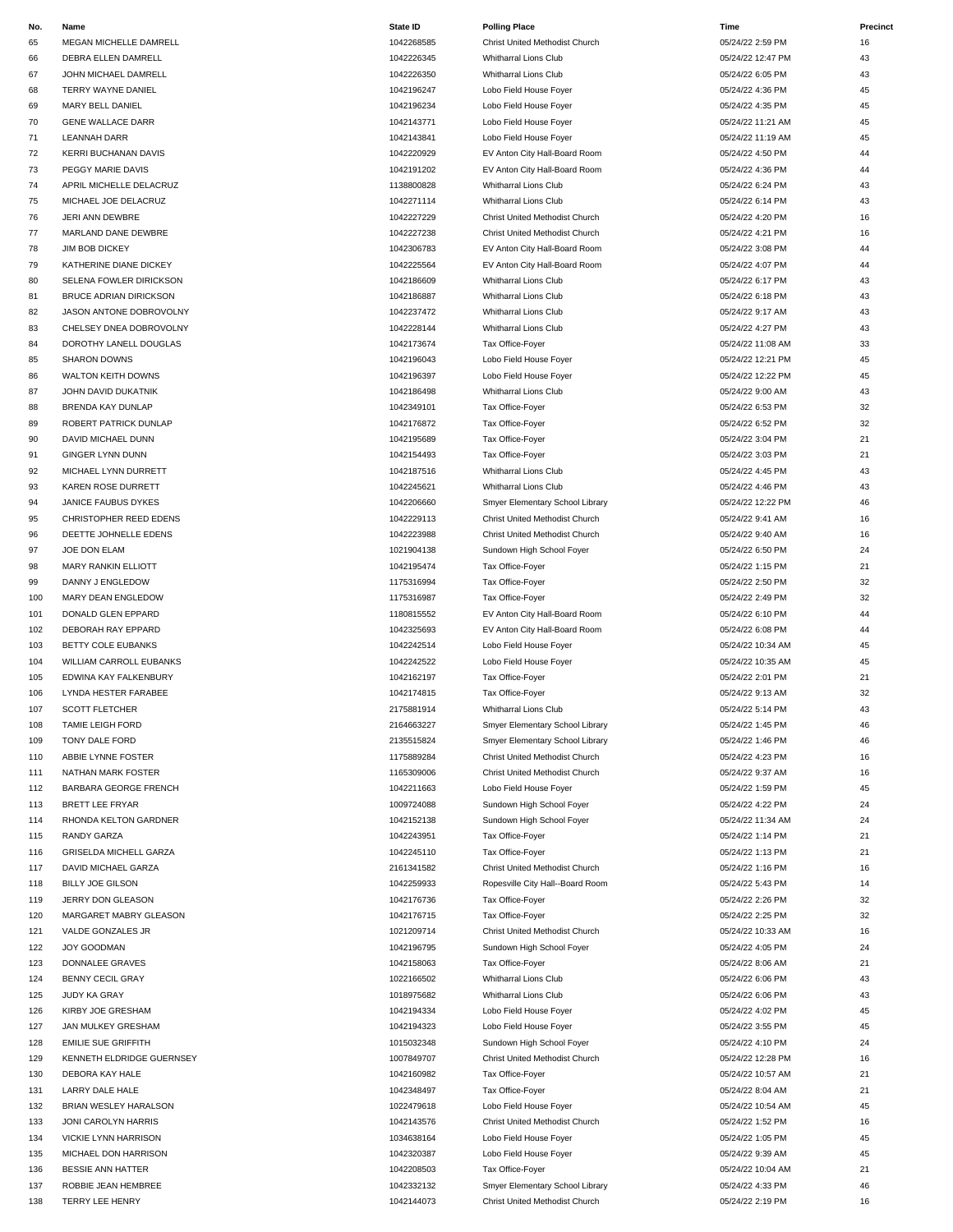GEORGE CLYDE HENSLEY 1042144463 Christ United Methodist Church 05/24/22 5:06 PM 16 DEBORAH HENSLEY 1042143342 Christ United Methodist Church 05/24/22 5:06 PM 16 BILLY J HERNANDEZ 1042173313 Sundown High School Foyer 05/24/22 7:46 AM 24 JAMES DAVID HESTER JR 1154273500 Ropesville City Hall--Board Room 05/24/22 4:08 PM 14 143 DEBRA RANEE HESTER 14 CHESTER 145 CHESTER 1154273494 Ropesville City Hall--Board Room 05/24/22 4:07 PM 14 KAREN PALMER HICKS 1042145126 Tax Office-Foyer 05/24/22 11:09 AM 32 KAREN SINYARD HILLIARD 1042195314 Lobo Field House Foyer 05/24/22 2:49 PM 45 OSCAR WAYNE HILLIARD 1042195295 Lobo Field House Foyer 05/24/22 2:48 PM 45 JESSE LYNN HODGE JR 1042262365 Christ United Methodist Church 05/24/22 10:44 AM 16 REBECCA ERLENE HODGE 1042252242 Lobo Field House Foyer 05/24/22 4:15 PM 45 1042341848 Christ United Methodist Church 05/24/22 1:09 PM 16 242341848 Christ United Methodist Church 05/24/22 1:09 PM 16 150 JUDY LIPPARD HOLCOMB 1042143388 Lobo Field House Foyer 1042143388 Lobo Field House Foyer 1992 11:48 AM 45 MARK WESLEY HOLCOMB 1042143390 Lobo Field House Foyer 05/24/22 8:12 AM 45 152 ZITA CHEVON HOOPER 1042217250 EV Anton City Hall-Board Room 05/24/22 2:28 PM 44 153 LESLIE CAROL HOUNSHELL 1042344583 1042344583 Lobo Field House Foyer 104234454 2022 4:14 PM 45 CANDACE COOKSTON HOWARD 1042237850 Tax Office-Foyer 05/24/22 12:10 PM 32 LONNIE JOE HOWELL 1042235236 Christ United Methodist Church 05/24/22 6:31 PM 11 BRADLEY ROBERT HUNSUCKER 1190420205 Smyer Elementary School Library 05/24/22 3:16 PM 46 157 MARGARET EDITH IRONS 2120067762 Tax Office-Foyer Tax Office-Foyer 21 C5/24/22 1:25 PM 21 PAUL DAVID ISAACKS 1042160656 Christ United Methodist Church 05/24/22 12:08 PM 16 159 CRISTAL ISAACKS 1042162653 Christ United Methodist Church 05/24/22 2:43 PM 16 NORMA ANNE JACKSON 1042144865 Christ United Methodist Church 05/24/22 6:53 PM 16 WAYMON LYNN JACKSON 1042144854 Christ United Methodist Church 05/24/22 6:54 PM 16 162 DONNA MARIE JEFFCOAT 1042138415 Ropesville City Hall--Board Room 05/24/22 11:04 AM 14 163 NICKY LYNN JEZISEK 1042191738 EV Anton City Hall-Board Room 05/24/22 10:31 AM 44 WILLIAM JIMMY JOHNSON 1042267153 Ropesville City Hall--Board Room 05/24/22 1:09 PM 15 LAVOY BERRY JONES 1042154897 Christ United Methodist Church 05/24/22 2:06 PM 16 LOMAN DOYLE JONES 1042154907 Christ United Methodist Church 05/24/22 2:05 PM 16 LARRY D JONES 1042312392 EV Anton City Hall-Board Room 05/24/22 4:04 PM 44 ROSS EUGENE JOPLIN 1042346624 Christ United Methodist Church 05/24/22 10:31 AM 16 NANCY MUSSLEWHITE JOPLIN 1042317397 Christ United Methodist Church 05/24/22 10:30 AM 16 BRYAN KAPLAN 2178998267 Ropesville City Hall--Board Room 05/24/22 2:54 PM 14 171 BRENDA CHERYL KARVAS 1047 1042190453 EV Anton City Hall-Board Room 05/24/22 12:49 PM 44 172 FRANKIE KARVAS 1042192039 EV Anton City Hall-Board Room 05/24/22 12:50 PM 44 173 ANNA J KAUFFMAN 1042226912 Lobo Field House Foyer Company 1042226912 174 RICKY DON KECK 1042280696 1042280696 Ropesville City Hall--Board Room 05/24/22 11:27 AM 14 175 TAMMY KAY KECK 1042251312 Ropesville City Hall--Board Room 165/24/22 6:21 PM 14 176 JIMMY DON KEMP JR 16 Christ United Methodist Church 1642265745 Christ United Methodist Church 05/24/22 6:45 PM 16 177 ANDRE D KEMP 1042352649 Christ United Methodist Church 1042352649 Christ United Methodist Church 05/24/22 9:19 AM 16 LARRY GAIL KING 1042174647 Tax Office-Foyer 05/24/22 12:15 PM 32 LINDA DEAN KING 1042174634 Tax Office-Foyer 05/24/22 12:16 PM 32 DAVID ALBERT KINNEY 1042188225 Whitharral Lions Club 05/24/22 6:15 PM 43 KRISTI JO KIZER 2149259783 Ropesville City Hall--Board Room 05/24/22 1:25 PM 15 182 AARON WAYNE KIZER **1986 1059864922** Ropesville City Hall--Board Room 05/24/22 1:24 PM 15 HALEY JO KIZER 2190535277 Ropesville City Hall--Board Room 05/24/22 1:26 PM 15 184 YVETTE SKIPPER KNIGHT **1042189040** 1042189040 EV Anton City Hall-Board Room 05/24/22 1:31 PM 44 185 TRAVIS LEE KNIGHT 1042189038 EV Anton City Hall-Board Room 05/24/22 1:30 PM 44 CARLA KRISTINEK 1042188111 Whitharral Lions Club 05/24/22 11:37 AM 43 187 JAMIE DIANE KRISTINEK 10442 1042266643 Whitharral Lions Club 1042266643 Whitharral Lions Club 05/24/22 2:22 PM 43 188 WALTER ALLEN KRISTINEK 13 | 1042186792 Whitharral Lions Club 05/24/22 11:40 AM 43 FREDDA FRENCH KRISTINEK 1042349500 Whitharral Lions Club 05/24/22 11:39 AM 43 WILL ALLEN KRISTINEK 1042239379 Whitharral Lions Club 05/24/22 2:21 PM 43 191 JEREMY CLIFTON LADD 1014646099 Sundown High School Foyer 305/24/22 6:48 PM 24 CLIFFORD DAVID LAND 1174010954 Christ United Methodist Church 05/24/22 3:34 PM 11 MARCUS DALE LANGOHR 1058323761 Lobo Field House Foyer 05/24/22 9:39 AM 45 194 BRUCE LYNN LAWRENCE 1042189323 EV Anton City Hall-Board Room 05/24/22 2:17 PM 44 195 WILLIAM CLAYTON LAWSON III 1169620066 Ropesville City Hall--Board Room 05/24/22 2:21 PM 15 LINDA JEAN LAWSON 1169620050 Ropesville City Hall--Board Room 05/24/22 2:20 PM 15 TOMMIE LEAMON 1042193926 Lobo Field House Foyer 05/24/22 4:31 PM 45 SHARKEY LEN LECROY 1215285268 Tax Office-Foyer 05/24/22 9:15 AM 32 REBECCA BARBARA LEE 2152814200 Tax Office-Foyer 05/24/22 12:39 PM 32 ANDREA KAY LYNSKEY 1023020504 EV Anton City Hall-Board Room 05/24/22 1:06 PM 44 201 PAUL FRANKLIN LYNSKEY 1013201892 EV Anton City Hall-Board Room 05/24/22 1:05 PM 44 202 EDDY LYNN LYON 104/2004555 Smyer Elementary School Library 1042204555 Smyer Elementary School Library 105/24/22 1:30 PM 46 REBECCA MACHA 1042155221 Tax Office-Foyer 05/24/22 1:11 PM 21 JERRY DON MANER 1023031047 Ropesville City Hall--Board Room 05/24/22 10:55 AM 14 LORENA YADIRA MARQUEZ 1042232084 Christ United Methodist Church 05/24/22 5:47 PM 16 206 VICTOR FAY MARRETT THE SAME SALL ASSEMBLY A SAME AND A 2042138334 Ropesville City Hall--Board Room 05/24/22 8:05 AM 14 ELIZABETH MARSTON 1042225852 Ropesville City Hall--Board Room 05/24/22 5:52 PM 15 208 CHESTER MARSTON III 10 1042222307 Ropesville City Hall--Board Room 05/24/22 5:50 PM 15 SAMUEL IRA MARTIN 1042140695 Ropesville City Hall--Board Room 05/24/22 5:00 PM 15 LINDA SMITH MARTIN 1042145029 Christ United Methodist Church 05/24/22 1:51 PM 16 **No. Name State ID Polling Place Time Precinct**

|  | <b>Polling Play</b> |  |
|--|---------------------|--|

211 DONALD LEE MARTIN 14 2012 1042198396 Ropesville City Hall--Board Room 05/24/22 10:52 AM 14 212 BELINDA MARTINEZ 24 24 CHA MARTINEZ 24 SUNDA 1021402678 Sundown High School Foyer 26 CH2H22 3:17 PM 24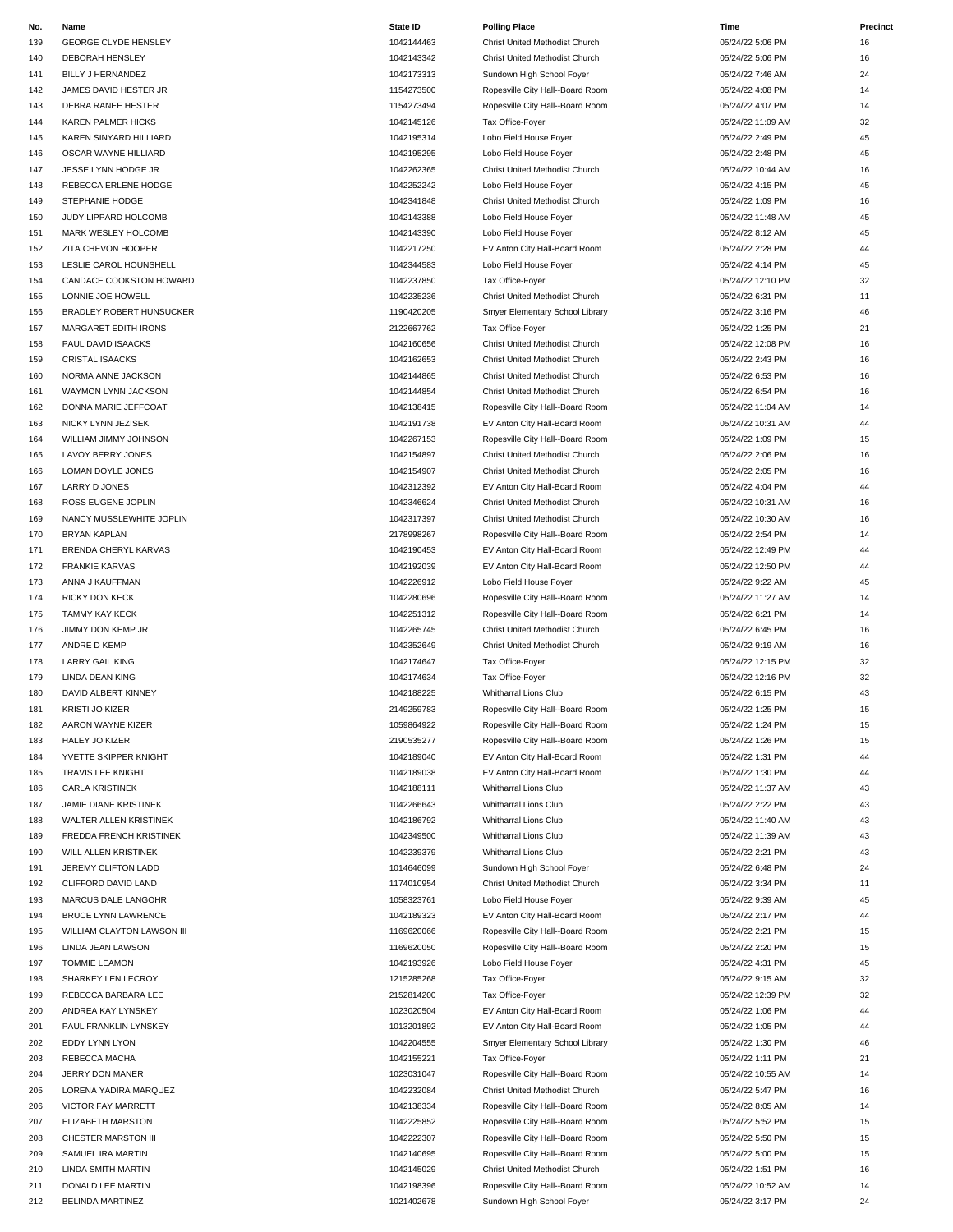| 213        | <b>BAILEY ROSS MAYO</b>       | 1042151412 | Christ United Methodist Church   | 05/24/22 11:41 AM | 16 |
|------------|-------------------------------|------------|----------------------------------|-------------------|----|
|            |                               |            |                                  |                   |    |
| 214        | JOYCE COPELAND MCCANN         | 1042338513 | Christ United Methodist Church   | 05/24/22 5:02 PM  | 16 |
| 215        | FRANCIS DOLVIN MCCOWN III     | 1190146514 | Tax Office-Foyer                 | 05/24/22 1:51 PM  | 36 |
| 216        | KARLA RENEE MCDANIEL          | 1042542736 | Ropesville City Hall--Board Room | 05/24/22 10:30 AM | 15 |
| 217        | MATT DUNCAN MCDONALD          | 1042212962 | Christ United Methodist Church   | 05/24/22 12:52 PM | 11 |
| 218        | KELLIE FARMER MCDONALD        | 1042212958 | Christ United Methodist Church   | 05/24/22 5:14 PM  | 11 |
|            |                               |            |                                  |                   |    |
| 219        | MARY BETH MCMILLIAN           | 1042168858 | Sundown High School Foyer        | 05/24/22 7:05 AM  | 24 |
| 220        | SANDRA ANN MCNABB             | 1042138306 | Ropesville City Hall--Board Room | 05/24/22 3:52 PM  | 14 |
| 221        | RONALD SCOTT MCNABB           | 1042137150 | Ropesville City Hall--Board Room | 05/24/22 10:32 AM | 14 |
| 222        | AMY LEE MCNABB                | 1042136820 | Ropesville City Hall--Board Room | 05/24/22 10:31 AM | 14 |
| 223        | STEVAN LEON MELTON            | 1042272529 | Christ United Methodist Church   | 05/24/22 1:43 PM  | 16 |
|            |                               |            |                                  |                   |    |
| 224        | <b>GLENNA DARLENE MELTON</b>  | 1042289744 | Christ United Methodist Church   | 05/24/22 1:42 PM  | 16 |
| 225        | <b>TONI METHVIN</b>           | 1042210806 | Christ United Methodist Church   | 05/24/22 5:12 PM  | 16 |
| 226        | WILLIAM GREGORY METHVIN       | 1042210810 | Christ United Methodist Church   | 05/24/22 5:13 PM  | 16 |
| 227        | NANCY MOORE                   | 1042193122 | EV Anton City Hall-Board Room    | 05/24/22 12:25 PM | 44 |
| 228        | TONY STEVEN MOORE             | 1042192617 | EV Anton City Hall-Board Room    | 05/24/22 9:23 AM  | 44 |
|            |                               |            |                                  |                   |    |
| 229        | <b>BETSY MORELAND</b>         | 1042146173 | Christ United Methodist Church   | 05/24/22 11:59 AM | 16 |
| 230        | RANDALL RAY MULKEY            | 1042254653 | Tax Office-Foyer                 | 05/24/22 3:44 PM  | 32 |
| 231        | <b>JANICE MYATT</b>           | 1042158627 | Tax Office-Foyer                 | 05/24/22 4:15 PM  | 21 |
| 232        | CHARLES EDWARD NANCE          | 1042166992 | Tax Office-Foyer                 | 05/24/22 4:17 PM  | 21 |
| 233        | <b>LINDA NANCE</b>            | 1042161439 | Tax Office-Foyer                 | 05/24/22 4:18 PM  | 21 |
|            | ARLENE FRANCES NATIONS        | 1042144975 |                                  | 05/24/22 1:49 PM  | 16 |
| 234        |                               |            | Christ United Methodist Church   |                   |    |
| 235        | JIMMY DALE NATIONS            | 1042146474 | Christ United Methodist Church   | 05/24/22 1:50 PM  | 16 |
| 236        | JASON DAVID NEAL              | 1042225139 | Smyer Elementary School Library  | 05/24/22 6:22 PM  | 46 |
| 237        | JUDITH NEAL                   | 1042206026 | Smyer Elementary School Library  | 05/24/22 9:55 AM  | 46 |
| 238        | RICKY DALE NEAL               | 1042206192 | Smyer Elementary School Library  | 05/24/22 9:56 AM  | 46 |
|            | <b>TAMARA ANN NEAL</b>        | 1153878726 |                                  | 05/24/22 12:50 PM | 46 |
| 239        |                               |            | Smyer Elementary School Library  |                   |    |
| 240        | <b>REX WAYNE NEITSCH</b>      | 1039941134 | Christ United Methodist Church   | 05/24/22 2:40 PM  | 16 |
| 241        | CATHY JANE NESMITH            | 1042223450 | Christ United Methodist Church   | 05/24/22 8:53 AM  | 16 |
| 242        | JERAD DOYLE NESMITH           | 1176072265 | EV Anton City Hall-Board Room    | 05/24/22 9:48 AM  | 44 |
| 243        | <b>BAILEY LEANNE NESMITH</b>  | 1213173460 | EV Anton City Hall-Board Room    | 05/24/22 9:48 AM  | 44 |
| 244        | STEVEN GREG NEWSOM            | 1042162243 | Sundown High School Foyer        | 05/24/22 2:33 PM  | 24 |
|            |                               |            |                                  |                   |    |
| 245        | <b>SUSAN NEWSOM</b>           | 1042263632 | Lobo Field House Foyer           | 05/24/22 1:24 PM  | 45 |
| 246        | <b>JIMMY VAUGHN NEWSOM</b>    | 1042263621 | Lobo Field House Foyer           | 05/24/22 1:25 PM  | 45 |
| 247        | <b>ILEENE COUCH NICKELSON</b> | 1042187089 | Whitharral Lions Club            | 05/24/22 11:56 AM | 43 |
| 248        | JOHNNY HECTOR PADILLA         | 1197648651 | Tax Office-Foyer                 | 05/24/22 12:50 PM | 21 |
| 249        | CHARLIES PALMA                | 1042211491 | Christ United Methodist Church   | 05/24/22 4:05 PM  | 16 |
|            |                               |            |                                  |                   |    |
| 250        | <b>MIXON RAY PALMER</b>       | 1042159083 | Tax Office-Foyer                 | 05/24/22 2:53 PM  | 21 |
| 251        | CELIA DIANNE PALMER           | 1042158572 | Tax Office-Foyer                 | 05/24/22 2:54 PM  | 21 |
| 252        | MICHAEL ROY PALMER            | 1042237543 | Tax Office-Foyer                 | 05/24/22 3:40 PM  | 21 |
| 253        | D'LAYNA JO PALOMIN            | 1042332236 | Lobo Field House Foyer           | 05/24/22 2:12 PM  | 45 |
| 254        | PAUL STEPHEN PATTERSON        | 2128391806 | Ropesville City Hall--Board Room | 05/24/22 9:02 AM  | 14 |
|            | <b>BILLY TODD PAXTON</b>      | 1042203859 |                                  | 05/24/22 11:35 AM |    |
| 255        |                               |            | Christ United Methodist Church   |                   | 11 |
| 256        | SUSAN LEE ANN PAXTON          | 1042203863 | Christ United Methodist Church   | 05/24/22 11:34 AM | 11 |
| 257        | CHAD WAYNE PENDERGRASS        | 1042187661 | <b>Whitharral Lions Club</b>     | 05/24/22 9:10 AM  | 43 |
| 258        | <b>SUSAN PENDERGRASS</b>      | 1042187711 | Whitharral Lions Club            | 05/24/22 9:10 AM  | 43 |
| 259        | EDITHE JEAN PENE              | 1171672190 | EV Anton City Hall-Board Room    | 05/24/22 8:49 AM  | 44 |
| 260        | TIM DELOS PENE                | 1171672208 | EV Anton City Hall-Board Room    | 05/24/22 8:50 AM  | 44 |
|            |                               |            |                                  |                   |    |
| 261        | JUANITA RODRIQUEZ PEREZ       | 1042170502 | Sundown High School Foyer        | 05/24/22 7:07 AM  | 24 |
| 262        | <b>GREGORY DON PHILLIPS</b>   | 1042347981 | Christ United Methodist Church   | 05/24/22 4:39 PM  | 16 |
| 263        | <b>ROXANN PHILLIPS</b>        | 1042146881 | Christ United Methodist Church   | 05/24/22 4:35 PM  | 16 |
| 264        | JANE WRIGHT PIERCE            |            |                                  |                   |    |
| 265        |                               | 1182863776 | Christ United Methodist Church   | 05/24/22 6:44 PM  | 16 |
|            | JOEY JON PIERCE               | 1182863753 | Christ United Methodist Church   | 05/24/22 6:43 PM  | 16 |
|            |                               |            |                                  |                   |    |
| 266        | AMANDA JANE PIERCY            | 1042352817 | Tax Office-Foyer                 | 05/24/22 3:38 PM  | 21 |
| 267        | JOHNNY CLARK PIGG             | 1042176791 | Christ United Methodist Church   | 05/24/22 2:39 PM  | 11 |
| 268        | <b>CISTI G PINKERT</b>        | 1042230784 | Christ United Methodist Church   | 05/24/22 9:09 AM  | 16 |
| 269        | PAUL ALLAN PINKERT            | 1042176801 | Christ United Methodist Church   | 05/24/22 12:36 PM | 16 |
|            |                               |            |                                  |                   |    |
| 270        | CODY MICHAEL POAGE            | 1183169132 | Christ United Methodist Church   | 05/24/22 1:29 PM  | 16 |
| 271        | <b>BARNEY EUGENE POLASEK</b>  | 1042137522 | Ropesville City Hall--Board Room | 05/24/22 4:26 PM  | 14 |
| 272        | MATTHEW JAMES POPELKA         | 1042336772 | Tax Office-Foyer                 | 05/24/22 11:10 AM | 32 |
|            | <b>ESMERALDA PORTILLO</b>     | 1042186530 | Whitharral Lions Club            | 05/24/22 1:57 PM  | 43 |
| 273<br>274 | <b>GARY LYNN POTTER</b>       | 1042146823 | Christ United Methodist Church   | 05/24/22 10:26 AM | 16 |
| 275        | TREVA MONTGOMERY POTTER       | 1042146834 | Christ United Methodist Church   | 05/24/22 10:25 AM | 16 |
|            |                               |            |                                  |                   |    |
| 276        | DENNIS ROYCE PRICE            | 1042152753 | Christ United Methodist Church   | 05/24/22 4:00 PM  | 16 |
| 277        | WILLIAM ALBERT QUELLE         | 1208867653 | Ropesville City Hall--Board Room | 05/24/22 10:29 AM | 15 |
| 278        | BRENDA MILLER RABEL           | 1059795003 | Ropesville City Hall--Board Room | 05/24/22 4:20 PM  | 14 |
| 279        | <b>ERIC RAMIREZ</b>           | 1213447687 | Christ United Methodist Church   | 05/24/22 5:48 PM  | 16 |
| 280        | LYNETTE DOROTHY REEVES        | 1026431936 | Ropesville City Hall--Board Room | 05/24/22 3:03 PM  | 14 |
| 281        | SHAWN MICHAEL REEVES          | 1001821192 | Ropesville City Hall--Board Room | 05/24/22 3:04 PM  | 14 |
|            |                               |            |                                  |                   |    |
| 282        | BRUCE LANE RHYNE              | 1014197661 | Tax Office-Foyer                 | 05/24/22 10:39 AM | 36 |
| 283        | <b>JOE PATRICK RIDDLE</b>     | 1042219805 | Smyer Elementary School Library  | 05/24/22 4:25 PM  | 46 |
| 284        | ANITRA RIDDLE                 | 1042219795 | Smyer Elementary School Library  | 05/24/22 4:24 PM  | 46 |
| 285        | JIMMIE DALE RIEMER JR         | 1203188144 | Ropesville City Hall--Board Room | 05/24/22 9:15 AM  | 15 |
| 286        | <b>LESLIE WAYNE RIGGINS</b>   | 1042145502 | Lobo Field House Foyer           | 05/24/22 3:02 PM  | 45 |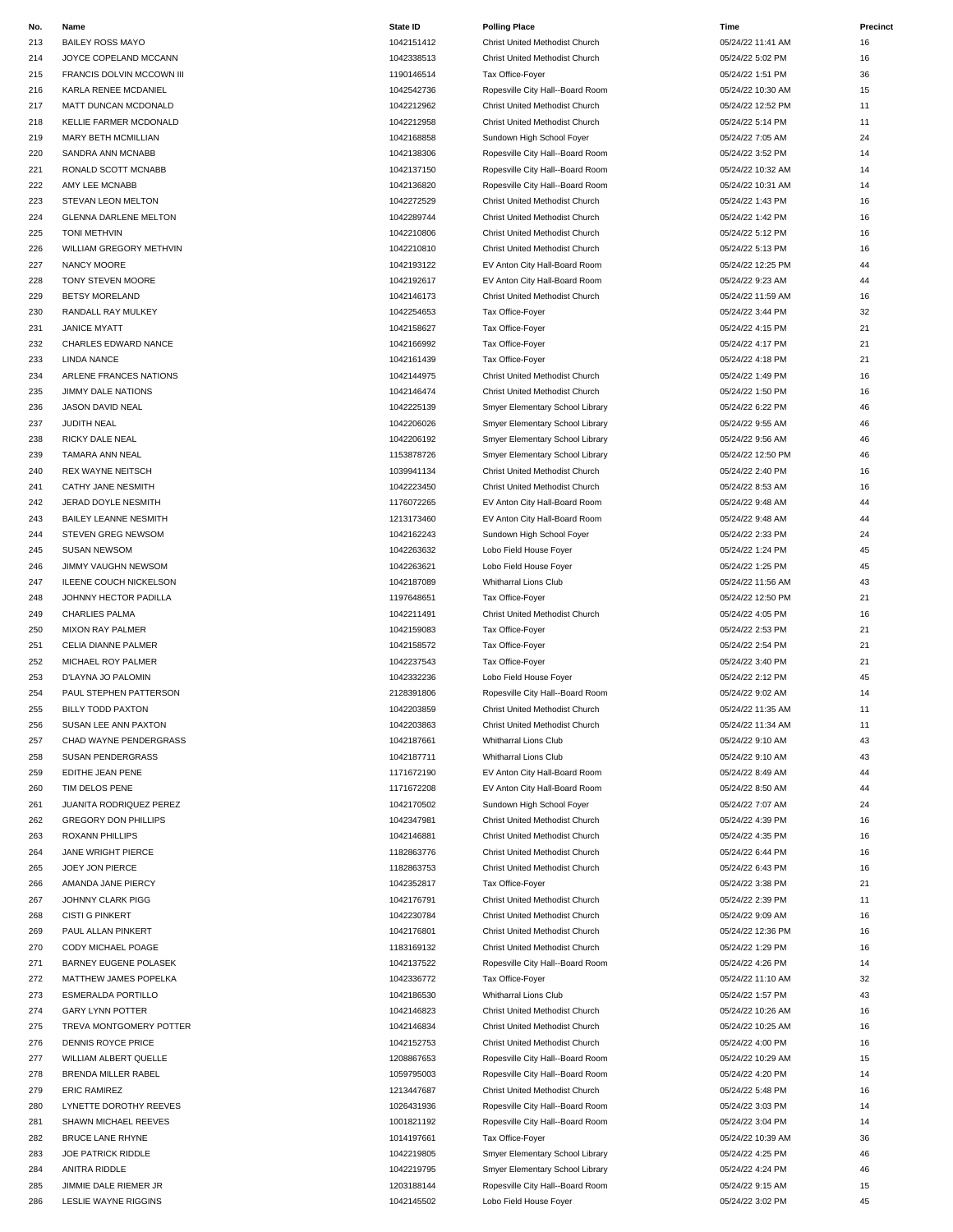### 287 CRYSTAL ELAINE RIGGINS CONSULTED ASSAULT AND TRANSLATED ASSAULT AND MALL TO A 2142145518 Lobo Field House Fover Consulting the CONSULTED ASSAULT ASSAULT ASSAULT ASSAULT ASSAULT ASSAULT ASSAULT ASSAULT ASSAULT ASSAULT A TAMMY SHERI RINCONES 1042349345 Whitharral Lions Club 05/24/22 3:01 PM 43 289 EDDIE RINCONES 2012 1042183875 Whitharral Lions Club 2040 1042183875 Whitharral Lions Club 05/24/22 3:01 PM 43 SHADEE DEREE RINCONES 1183245899 Whitharral Lions Club 05/24/22 4:58 PM 43 MARK JEFFREY RISINGER 1010107117 Tax Office-Foyer 05/24/22 5:14 PM 33 DARLENE MARIE RISINGER 1010107186 Tax Office-Foyer 05/24/22 3:37 PM 33 293 CLARISSA HARRIS ROBERSON 16 16 Christ United Methodist Church Christ United Methodist Church 05/24/22 6:52 PM 16 294 ARTHUR RAY ROBERSON 1042213768 Christ United Methodist Church 05/24/22 6:51 PM 16 KATHY PELFREY ROBERTS 1042164318 Tax Office-Foyer 05/24/22 10:48 AM 21 DARREN LINDSEY ROBERTSON 1042221195 Smyer Elementary School Library 05/24/22 12:57 PM 46 297 DONNA VEST ROBERTSON 104 1042206850 Smyer Elementary School Library 1042206850 Smyer Elementary School Library ANDREA BETH ROBINSON 2186895542 Ropesville City Hall--Board Room 05/24/22 10:51 AM 14 JOSCELYN TAYLOR ROBINSON 1148127080 Ropesville City Hall--Board Room 05/24/22 10:50 AM 14 CHRISTOPHER LEE ROBINSON 1207896389 Ropesville City Hall--Board Room 05/24/22 10:46 AM 14 301 MONTY CARROLL RODGERS 1042187004 1042187004 Whitharral Lions Club 05/24/22 1:59 PM 43 STEPHANY DESHANON RODGERS 1217003905 Whitharral Lions Club 05/24/22 3:06 PM 43 303 CHERI LE RODGERS 2:16 PM 43 MONTY CARROLL RODGERS JR 1042188066 Whitharral Lions Club 05/24/22 3:04 PM 43 OLEGARIO SANCHEZ RODRIGUEZ JR 1042179720 Christ United Methodist Church 05/24/22 6:49 PM 16 306 MAGDALINE RODRIGUEZ 1042179712 Christ United Methodist Church 05/24/22 6:48 PM 16 RAYMOND RODRIGUEZ 1188169255 Lobo Field House Foyer 05/24/22 2:47 PM 45 DARA DEANN ROSE 1042336021 Lobo Field House Foyer 05/24/22 2:52 PM 45 TRACY LEON RUMSEY JR 1042245825 Ropesville City Hall--Board Room 05/24/22 1:11 PM 15 DEBRA DENISE RUMSEY 1042249311 Ropesville City Hall--Board Room 05/24/22 1:12 PM 15 311 DIJON DENISE RUSSELL **1193797545** Smyer Elementary School Library 1193797545 Smyer Elementary School Library 312 STANLEY FLOYD SADLER 1042187 1042187487 Whitharral Lions Club 1042187487 Whitharral Lions Club 05/24/22 10:39 AM 43 313 CAROL SADLER 2012 20:39 AM 43 JUVENAL SALINAS JR 1042207743 Tax Office-Foyer 05/24/22 2:30 PM 21 ANITA SALINAS 1042207736 Tax Office-Foyer 05/24/22 2:29 PM 21 KERRY DARRELL SARCHET 1165725144 EV Anton City Hall-Board Room 05/24/22 5:28 PM 44 317 CAROLINE SUE SARCHET **1199554815** EV Anton City Hall-Board Room **1199554816** events and the Computer of the Computer of the Computer of the Computer of the Computer of the Computer of the Computer of the Computer of th ROY LYNN SCHUMACHER 1022783463 Lobo Field House Foyer 05/24/22 7:57 AM 45 319 CHARLES RICHARD SENTER 14 CHARLES RICHARD SENTER 1042288435 1042288435 Ropesville City Hall--Board Room 05/24/22 4:09 PM 14 320 PATRICE SHAFFER **1042234578** Sundown High School Foyer 304224578 Sundown High School Foyer 05/24/22 1:35 PM 24 MILLER DOAK SHANNON 1042160878 Christ United Methodist Church 05/24/22 2:22 PM 16 322 JONATHAN WILLIAM SHARPE 1042280030 1042280030 Christ United Methodist Church 05/24/22 7:20 AM 16 MACHUELL R SHERROD 1042231561 EV Anton City Hall-Board Room 05/24/22 1:44 PM 44 RAMONA MAY SHIELDS 2137094219 EV Anton City Hall-Board Room 05/24/22 3:49 PM 44 ROBERT D SHIPMAN 1192263993 Whitharral Lions Club 05/24/22 10:55 AM 43 326 BARBARA JANE SIDERS 21 20 1042307045 Tax Office-Foyer 1042307045 Tax Office-Foyer 21 327 BRUCE ALVIE SLAUGHTER **104216291** 1042162291 Tax Office-Foyer **1042162291** Tax Office-Foyer 105/24/22 4:11 PM 21 PATTI SLAUGHTER 1042162301 Tax Office-Foyer 05/24/22 4:10 PM 21 LINDA SMITH 1042213233 Tax Office-Foyer 05/24/22 3:33 PM 21 330 CARROL GENE SMITH 16 16 CHRIST 1042150179 Christ United Methodist Church 105/24/22 11:42 AM 16 331 NEIL TRAVIS SMITH 1042196378 Tax Office-Foyer 21 AMY JO SMITH 1042272211 Smyer Elementary School Library 05/24/22 2:33 PM 46 333 JOAN WRIGHT SMITH 1042150180 Christ United Methodist Church 1042150180 Christ United Methodist Church 05/24/22 11:42 AM 16 334 DANNY JAMES SPRADLEY **1042290089** EV Anton City Hall-Board Room 05/24/22 7:59 AM 44 MERRILL JOHN ST CLAIR 2188408122 Smyer Elementary School Library 05/24/22 3:53 PM 46 336 LYNDA WILLHITE ST. CLAIR CHAIR 2002685829 Smyer Elementary School Library Chair 2002685829 Smyer Elementary School Library Chair 2002685829 O5/24/22 10:10 AM 46 CURTIS DON STAFFORD 1042186970 Whitharral Lions Club 05/24/22 11:28 AM 43 BETTYE RUSSELL STAFFORD 1042186989 Whitharral Lions Club 05/24/22 11:29 AM 43 RONNIE DALE STAMPS 1042192056 EV Anton City Hall-Board Room 05/24/22 9:08 AM 44 JANA LYNN STCLAIR 1163248478 Smyer Elementary School Library 05/24/22 3:29 PM 46 341 DAVID LEE STEGALL 1042211334 Christ United Methodist Church 1042211334 Christ United Methodist Church 05/24/22 1:34 PM 16 ANITA GRAY STEGALL 1042211323 Christ United Methodist Church 05/24/22 1:34 PM 16 CLARENCE E STEPHENSON JR 1042194119 Lobo Field House Foyer 05/24/22 3:10 PM 45 344 BRADLEY KARL STOKES NO SAN SERVERS AND SAN SERVERSE 1022364863 Lobo Field House Foyer CHA 1022364863 AM 45 JONATHAN CURT STRICKLAND 1159859895 Sundown High School Foyer 05/24/22 5:46 PM 24 TINA GRACE STRICKLAND 2003665641 Sundown High School Foyer 05/24/22 5:47 PM 24 347 JOE WELDON SWAN 1042189967 EV Anton City Hall-Board Room 1042189967 CV Anton City Hall-Board Room 05/24/22 10:23 AM 44 JEFFREY DAN TAYLOR 1042143083 Christ United Methodist Church 05/24/22 6:13 PM 16 349 GLENDA S TAYLOR 16 Christ United Methodist Church Christ United Methodist Church 05/24/22 6:12 PM 16 350 MISTY DAWN TAYLOR 1002830065 Tax Office-Foyer 32 DAREK LEE TEMPLETON 1021297925 Ropesville City Hall--Board Room 05/24/22 6:31 PM 14 KAYLA MARIE TEMPLETON 2003286859 Ropesville City Hall--Board Room 05/24/22 6:23 PM 14 CINDY LYNN TERZENBACH 1042244114 Tax Office-Foyer 05/24/22 12:53 PM 21 BUDDY WAYNE THOMPSON 1042143065 Christ United Methodist Church 05/24/22 7:38 AM 16 SARAH L THOMPSON 1042143414 Christ United Methodist Church 05/24/22 7:38 AM 16 COBY DAN THOMPSON 1154661273 Ropesville City Hall--Board Room 05/24/22 11:20 AM 14 DONALD CLARK THOMS 1042193484 Lobo Field House Foyer 05/24/22 9:34 AM 45 JESSIE KRISTINE THOMS 1042336358 Sundown High School Foyer 05/24/22 10:54 AM 24 DAVID LYNN THORPE 1042176373 Tax Office-Foyer 05/24/22 3:00 PM 32 GLADYS EVELYN THORPE 1042176387 Tax Office-Foyer 05/24/22 2:59 PM 32 **No. Name State ID Polling Place Time Precinct**